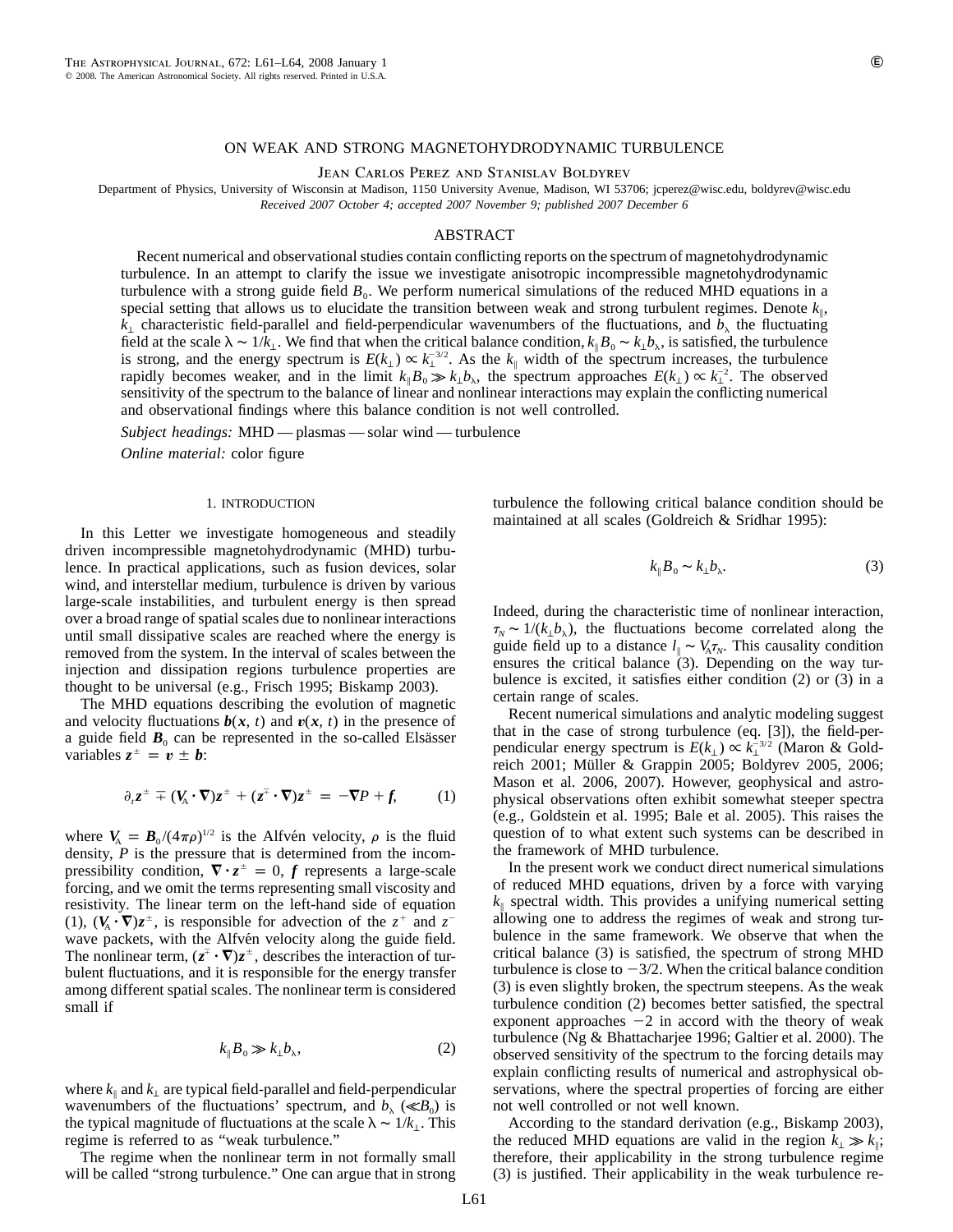gime (2), however, requires an explanation, which we provide in the following sections.

## 2. WEAK MHD TURBULENCE

When condition (2) is satisfied, one may assume that turbulence consists of shear-Alfvén and pseudo-Alfvén waves, weakly interacting with each other. In the absence of nonlinear interaction, the waves would have random phases, and the Gaussian rule could be applied to express their higher order correlation functions through the second-order ones.<sup>1</sup> Galtier et al. (2000) developed a perturbative theory of weak MHD turbulence based on such random phase approximation. By expanding the MHD equation (1) up to the second order in the nonlinear interaction and using the Gaussian rule to split the fourth-order correlators, they derived a closed system of kinetic equations governing the wave energy spectra.

These equations demonstrate that wave energy cascades in the Fourier space in the direction of large  $k_\perp$ , and the universal spectrum of wave turbulence is established in the region  $k_{\perp} \gg k_{\parallel}$ . In this limit the dynamics of the shear-Alfve<sup>n</sup> waves decouple from the dynamics of the pseudo-Alfvén waves, and the pseudo-Alfvén waves are passively scattered by the shear-Alfvet ones. The kinetic equation for the energy spectrum of shear-Alfvén waves,  $e(k, t)$ , derived by Galtier et al. (2000) then reads

$$
\partial_{t}e(\mathbf{k}) = \int M_{k,pq}e(q)[e(\mathbf{p}) - e(\mathbf{k})]\delta(q_{\parallel})d_{k,pq}.
$$
 (4)

In this expression, the interaction kernel is  $M_{k, pq}$  =  $(\pi / V_A)(\mathbf{k}_\perp \times \mathbf{q}_\perp)^2 (\mathbf{k}_\perp \cdot \mathbf{p}_\perp)^2 / (k_\perp^2 q_\perp^2 p_\perp^2)$ , and we adopt the shorthand notation  $d_{k, pq} \equiv \delta(k - p - q) d^3 p d^3 q$ . The phase-volume compensated energy spectrum is then calculated as *E*(*k*,  $t) d k_{\parallel} d k_{\perp} = e(k, t) k_{\perp} d k_{\parallel} d k_{\perp}$ . The stationary solution of equation (4) was found analytically and verified numerically in Galtier et al. (2000). It has the general form  $E(\mathbf{k}) = f(k_{\parallel})k_{\perp}^{-2}$ , where  $f(k_{\parallel})$  is an arbitrary function that is smooth at  $k_{\parallel} = 0$ .

It should be noted, however, that the derivation of equation (4) based on the weak interaction approximation is not rigorous. As follows from equation (4), only the  $q_{\parallel} = 0$  components of the energy spectrum  $e(q)$  are responsible for the energy transfer. However, if we apply equation (4) to these dynamically important components themselves, that is, if we set  $k_{\parallel} = 0$  in equation (4), we observe an inconsistency. Indeed, the perturbative approach implies that the linear frequencies of the waves are much larger than the frequency of their nonlinear interaction. The nonlinear interaction in equation (4) remains nonzero as  $k_{\parallel} \rightarrow 0$  while the linear frequency of the corresponding Alfvén modes,  $\omega_k = k_{\parallel} V_A$ , vanishes. Therefore, as shown by Galtier et al. (2000) the additional assumption of smoothness of the function  $f(k_{\parallel})$  at  $k_{\parallel} = 0$  is crucial for deriving the spectrum  $E(\mathbf{k}) \propto k_{\perp}^{-2}$ .

A definitive numerical verification of such a spectrum seems therefore desirable. While numerical integration of a scattering model based on MHD equations expanded up to the second order in nonlinear interaction does reproduce the  $-2$  exponent (Bhattacharjee & Ng 2001; Ng et al. 2003), this spectrum has not yet been confirmed in direct numerical simulations of system (1). The major problem faced by such simulations is to simultaneously satisfy the two conditions,  $k_{\perp} \gg k_{\parallel}$  and  $k_{\parallel} B_0 \gg k_{\perp} b_{\lambda}$ , which is hard to achieve with present-day computing power. In the next section we discuss a numerical setting in which the spectrum of weak turbulence can be verified.

## 3. MODEL EQUATIONS

An important fact concerning equation (4) was emphasized by Galtier & Chandran (2006). They noted that there exists a dynamical system that leads to exactly the same kinetic equation (4) in the weak turbulence regime (2), *without* any additional restrictions on  $k_{\perp}$  and  $k_{\parallel}$ . To derive this system, we note that in the universal regime where equation (4) is applicable, the polarization vectors of the pseudo-Alfvén modes are almost parallel to the guide field. One can therefore consider a system where such modes are eliminated for *arbitrary k* by restricting the initial MHD system to field-perpendicular fluctuations,  $\tilde{z}^{\pm}$ :

$$
\partial_t \tilde{z}^{\pm} \mp (V_{A} \cdot \nabla) \tilde{z}^{\pm} + (\tilde{z}^{\mp} \cdot \nabla) \tilde{z}^{\pm} = -\nabla_{\!\perp} P + \frac{1}{\text{Re}} \nabla^2 \tilde{z}^{\pm} + \tilde{f},
$$
  

$$
\nabla \cdot \tilde{z}^{\pm} = 0.
$$
 (5)

The fluctuating fields here have only two vector components,  $\tilde{z}^{\pm} = \{\tilde{z}_1^{\pm}, \tilde{z}_2^{\pm}, 0\}$ , but depend on all three spatial coordinates. Although system  $(5)$  is not presented in Galtier & Chandran (2006), their analysis of system (1) is equivalent to solving such a system. Formally, system (5) is equivalent to the reduced MHD equations (e.g., Biskamp 2003; Shebalin et al. 1983). The principal difference is in the limits of validity: the reduced MHD model is applicable only for  $k_{\perp} \gg k_{\parallel}$ , while we consider system  $(5)$  without any restrictions.

Within the formalism of the weak turbulence theory both systems (1) and (5) lead to the same kinetic equation (4) for the shear-Alfven turbulence. We thus conclude that the wave energy spectrum obtained from the full MHD system (1) under the assumption  $k_⊥ \gg k_⊥$  should coincide with the spectrum obtained from the restricted system (5), where the condition  $k_{\perp} \gg k_{\parallel}$  is not required. On the other hand, strong turbulence is expected to develop when  $k_{\parallel} B_0 \sim k_{\perp} b_{\lambda}$ , which is precisely the domain in which reduced MHD provides a good approximation of the full MHD model. This opens an effective way for numerical investigation of both strong and weak MHD turbulence in the same framework, and is the goal of the present Letter.

## 4. NUMERICAL METHOD AND RESULTS

We solve numerically the restricted MHD model (5) using a fully dealiased pseudospectral technique in a periodic box that is elongated along the guide field  $B_0$  with aspect ratio  $2\pi$  :  $2\pi$  :  $L_z$ . The random force f has no component along z, it is solenoidal in the *x*-*y* plane, and its Fourier coefficients outside the range  $1 \leq k_1 \leq 2$ ,  $(2\pi/L) \leq k_{\parallel} \leq (2\pi/L)$ , are zero, where integer  $n_z$  determines the width of the force spectrum in  $k_{\parallel}$ . The Fourier coefficients inside that range are Gaussian random numbers with amplitude chosen so that the resulting rms velocity fluctuations are of order unity. The individual random values are refreshed independently at time intervals  $\tau = 0.1 L_1/(2\pi U_{\rm rms})$ . The parameters  $n_z$  and  $L_z$  control the degree to which condition (2) or (3) is satisfied at the forcing scale. Note that we do *not* drive the  $k_{\parallel} = 0$  modes but allow them to be generated by nonlinear interactions. The Reynolds number is defined as

<sup>&</sup>lt;sup>1</sup> Many papers contributed over the years to the development of fundamental ideas on MHD turbulence; see, e.g., the reviews in Biskamp (2003) and Ng et al. (2003). The general methods of weak turbulence theory are reviewed in Zakharov et al. (1992) and Newell et al. (2001).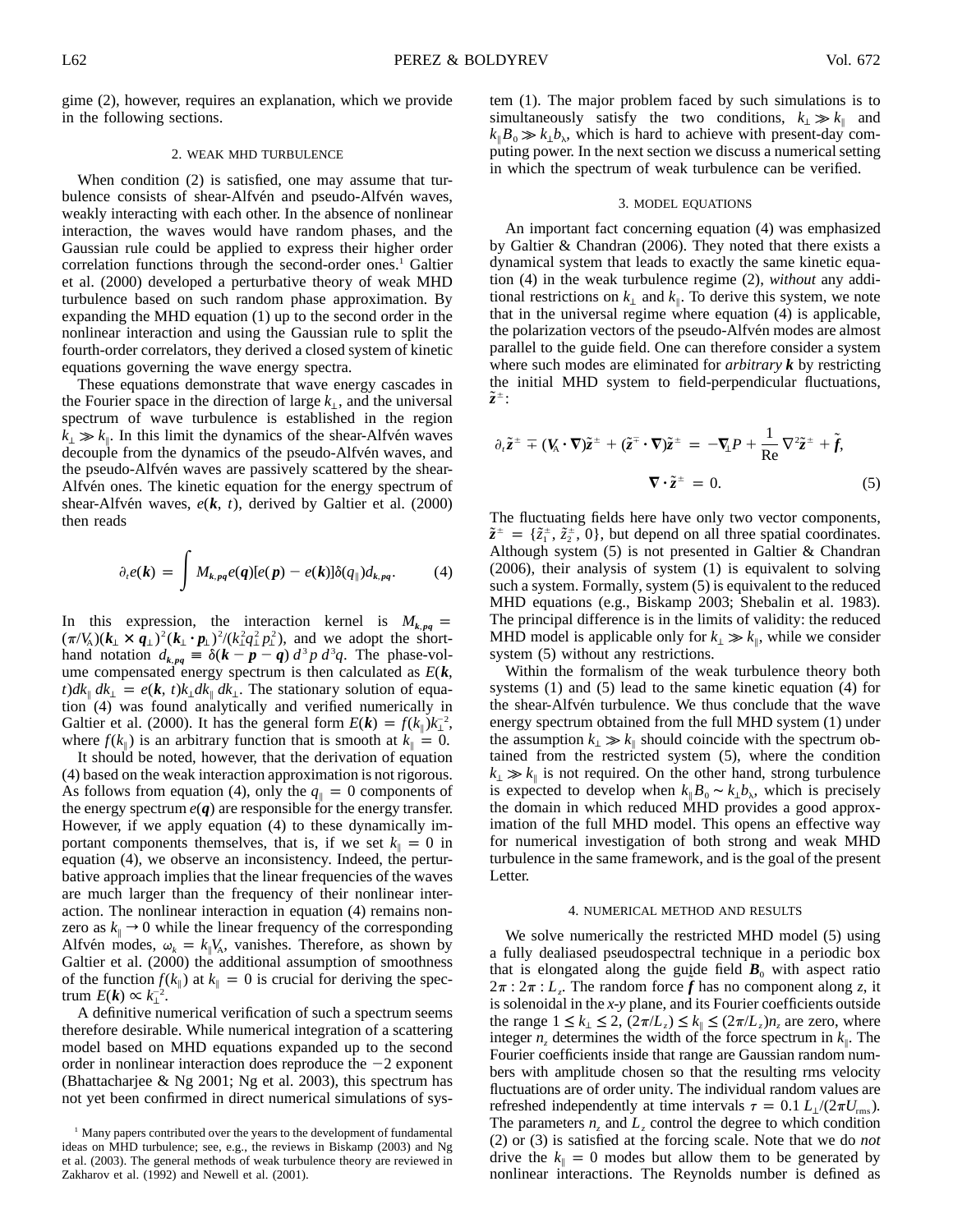

FIG. 1.—Field-perpendicular energy spectrum  $E(k_1)$  of MHD turbulence, calculated by direct numerical integration of eq. (5). The presented cases correspond, from bottom to top, to  $\kappa = 1/6$ , 1/5, 2/5, 4/5, 8/5, 16/5. For clarity, the curves in the top panel are arbitrarily offset in the vertical direction.

 $\text{Re} = U_{\text{rms}} (L_1 / 2\pi) / \nu$ , where  $L_1$  (=2 $\pi$ ) is the field-perpendicular box size,  $\nu$  is fluid viscosity, and  $U_{\text{rms}}$  (~1) is the rms value of velocity fluctuations. In our case magnetic resistivity and fluid viscosity are the same,  $\nu = \eta$ . The system is evolved until a stationary state is reached, as determined by the time evolution of the total energy of the fluctuations. A typical run produces from 30 to 60 snapshots. The field-perpendicular energy spectrum is obtained by averaging the angle-integrated Fourier spectrum,  $E(k_1) = 0.5\langle |\mathbf{v}(\mathbf{k}_1)|^2 \rangle k_1 + 0.5\langle |\mathbf{b}(\mathbf{k}_1)|^2 \rangle k_1$ , over field-perpendicular planes in all snapshots.

We performed a series of simulations for  $B_0 = 5$ ,  $L_z =$ 5 $L_{\perp}$ , and  $n_z = 1, 2, 4, 8, 16$ . We used the resolution 256<sup>3</sup> mesh points in these simulations (and  $Re = 800$ ), except for the case  $n_z = 16$ , where the resolution was  $512 \times 512 \times 256$  (and  $Re_{\perp}$  = 2000). We also performed a simulation with  $B_0 = 5$ ,  $L_z = 6L_{\perp}$ , and  $n_z = 1$  and the resolution 512  $\times$  512  $\times$  256 (and  $Re_{\perp} = 2000$ ). Figure 1 shows the field-perpendicular energy spectra for each run. All the runs have different values of parameter  $\kappa = (2\pi/L_z)n_z$ , that measures deviation from the critical balance condition (3).

We found that as the spectral width of the forcing along  $k_{\parallel}$  increases, higher and higher frequency modes of the velocity and magnetic fields are excited. For run  $\kappa = 1/6$ , all the forced modes have linear frequency  $\omega = k_{\parallel} B_0 \approx 1$ , which corresponds to a critically balanced forcing.2 In this case, the spectrum is  $E(k_{\perp}) \propto k_{\perp}^{-3/2}$ . This result is consistent with recent numerical simulation of full MHD by Mason et al. (2007) since the reduced MHD system approximates the full MHD system when the critical balance condition is satisfied. As we increase the parameter  $\kappa$ , we break the critical balance condition at the forcing scales. As a result, the spectrum monotonically steepens



FIG. 2.—Contour plots of the anisotropic energy spectra for the cases  $\kappa = 1/6$  *(bottom),*  $\kappa = 4/5$  *(middle),* and  $\kappa = 16/5$  *(top).* The colors represent energy on a log scale, normalized to the energy of the most dominant largescale mode. [*See the electronic edition of the Journal for a color version of this figure.*]

from  $-3/2$  in the strong turbulence case to  $-2$  in the weak turbulence case, as shown in Figure 1.

Figure 2 shows isocontours of the full energy spectrum  $E(k_{\parallel}, k_{\perp})$  as a function of  $k_{\perp}$  and  $k_{\parallel}$  for the three typical cases  $\kappa = 1/6, 4/5, 16/5$ . The bottom frame presents the energy distribution for the case  $\kappa = 1/6$ , where the random force preserves the critical balance. As the cascade continues deeper into the inertial range, higher frequency modes  $\omega = k_{\parallel} B_0$  are generated by virtue of nonlinear interactions, just enough to maintain the critical balance condition at all scales, and establish a strong turbulence spectrum. As the frequency of the forced Alfvén modes increases in the cases  $\kappa = (2, ..., 16)/5$ , the parallel cascade is slightly inhibited as the weaker interaction among the large-scale Alfvén modes dominates the energy transfer to smaller scales, resulting in a steepening of the field-perpendicular energy spectrum. This can be seen in the middle and top frames in Figure 2, where the distribution of energy becomes more and more elongated along  $k_{\perp}$  rather than  $k_{\parallel}$ .

#### 5. DISCUSSION

Our numerical results demonstrate that if the energy spectrum has a limited extent, increasing the  $k_{\parallel}$  width of the forcing spectrum leads to the energy spectrum of weak turbulence  $\propto$  $k_{\perp}^{-2}$ . If however the  $k_{\parallel}$  width of the forcing is limited, but we can achieve arbitrarily high resolution in the  $k<sub>⊥</sub>$  direction, the interaction between Alfvén modes will eventually become strong enough to satisfy critical balance and establish a strong turbulence spectrum.

This is partly supported by the following derivation. It can be proved that turbulent fluctuations described by system (5) satisfy the exact relation

$$
\langle \delta \tilde{z}_i^{\pm} (\delta \tilde{z}^{\mp})^2 \rangle = -2 \epsilon^{\mp} r_{\perp}, \tag{6}
$$

where  $\delta \tilde{z}^{\pm} = \tilde{z}^{\pm}(\mathbf{x} + \mathbf{r}_{\perp}) - \tilde{z}^{\pm}(\mathbf{x})$ , and  $\delta \tilde{z}^{\pm} = \delta z^{\pm} \cdot \mathbf{r}_{\perp}/r_{\perp}$  is the

<sup>&</sup>lt;sup>2</sup> It is important to keep in mind that the critical balance condition should be interpreted in an order-of-magnitude fashion, and that its validity is ultimately verified by the resulting spectrum of strong turbulence.